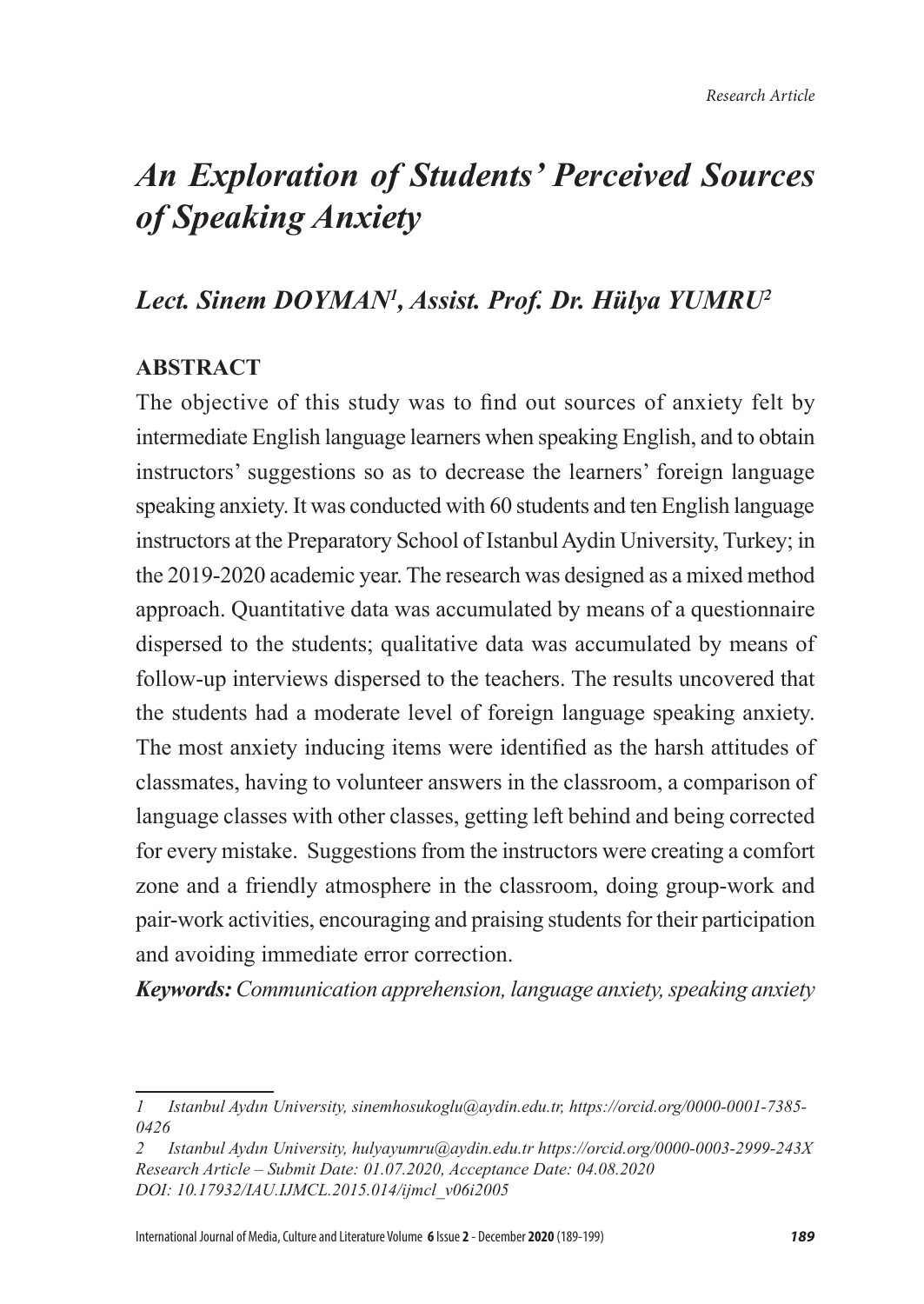## **İngilizce Öğrenen Öğrencilerin Konuşma Kaygısı Kaynakları Üzerine Bir Araştırma**

### **ÖZ**

Bu çalışmada, Türk üniversitelerinde yabancı dil öğrenen orta düzey İngilizce seviyesindeki öğrencilerin hissettiği konuşma kaygısının kaynaklarını belirlemek ve yabancı dil konuşma kaygısını azaltmak için eğitmenlerin önerilerini almak amaçlanmıştır. Bu çalışma, 60 öğrenci ve 10 İngilizce öğretmeni ile 2019-2020 akademik yılında İstanbul Aydın Üniversitesi Hazırlık okulunda yürütülmüştür. Bu araştırmada karma yöntem çalışması uygulanmıştır. Öğrencilere kullanılan anket nicel veri toplarken, öğretmenlerle yapılan takip görüşmeleri nitel veri toplamıştır. Sonuçlar, öğrencilerin orta düzeyde yabancı dil konuşma kaygısına sahip olduğunu açığa çıkarmıştır. En çok kaygı uyandıran öğeler sınıf arkadaşlarının sert tutumları, sınıfta gönüllü verilen cevaplar, dil sınıflarının diğer sınıflarla karşılaştırılması, dil sınıflarında geride kalma ve yapılan her hatada düzeltilme olarak belirlenmiştir. Öğrencilerin kaygı düzeylerini azaltmak için eğitmenlerden gelen öneriler sınıfta bir konfor bölgesi ve samimi bir ortam oluşturma, grup çalışması ve ikili çalışma yaptırma, katılımları için öğrenciyi teşvik etme ve övme ve anlık hata düzeltilmesinden kaçınmadır.

*Anahtar Kelimeler: İletişim kaygısı, dil kaygısı, konuşma kaygısı*

### **INTRODUCTION**

The issue of anxiety in foreign language learning has been a thought-provoking topic among researchers for the past few decades. It arouses interest because it has been perceived as an effective source of students' level of achievement in foreign language learning (Maclntyre & Gardner, 1994).

The first study that introduced anxiety in the context of foreign language learning was conducted by Horwitz, Horwitz and Cope (1986). They claim that this phenomenon is especially liable for students' adverse emotional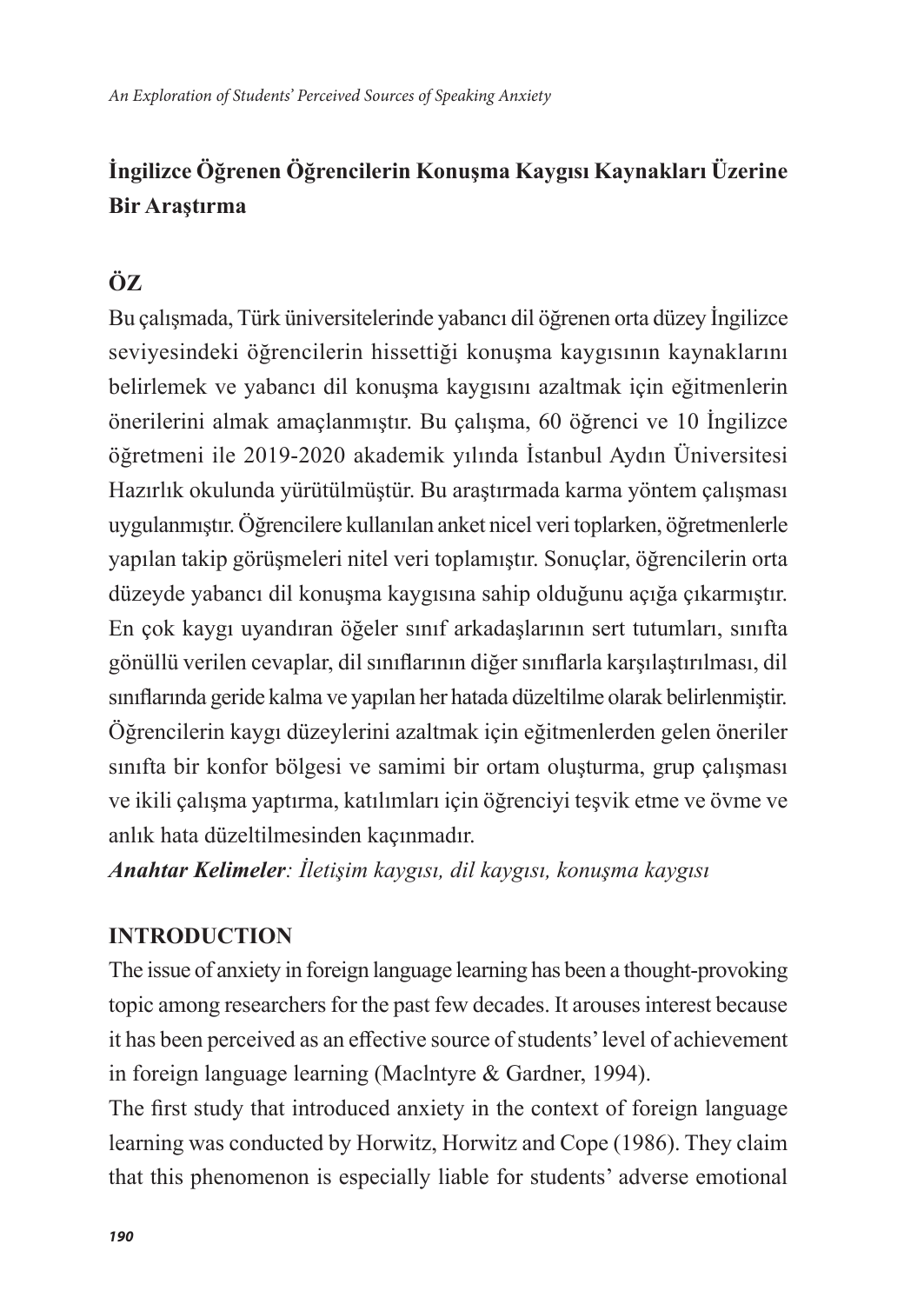responses to language learning. MacIntyre and Gardner (1994) interpret it as having tension, worry and negative emotional attitude towards second language learning, particularly linked to second language contexts such as listening, speaking and learning in general. Similarly, Zhang (2001) agrees that this phenomenon is a psychological strain which the language learner experiences when partaking in a learning task.

According to Horwitz et al. (1986), this particular anxiety type ought to be taken into consideration as situation-specific anxiety which derives from the unlikeliness of the language learning itself. They believe that it is a solitary kind of anxiety, explicit to foreign language learning, and suggest that it is different from general classroom anxiety. So, it is profoundly plausible that students with anxiety in general may struggle with foreign language anxiety. However, it may also be a familiar feeling among students who do well in other subjects but still experience anxiety when learning a foreign language (Trang, 2012).

Foreign language learning anxiety reveals itself in various ways. A student may get anxious when writing, listening, reading and/or speaking in the target language. However, there is no doubt that speaking anxiety emerges as one of the most frequently experienced feelings that students encounter. Horwitz et al. (1986) state that adults, in this case, university students, see themselves as fairly smart, socially skilled and sensitive individuals, and when speaking in their native language, expressing themselves is rarely difficult. However, it is probably challenging when communicating in the foreign language as it also requires complicated structures with ambiguous or unknown linguistics and socio-cultural standards. Öztürk and Gürbüz (2014) indicate that perfectionist learners tend to utter correctly pronounced, contextually appropriate and grammatically correct sentences. It can be said that making perfect sentences while speaking in the target language puts great pressure on these students Thus, communicating in the second language involves risk-taking and can be tricky for the speaker.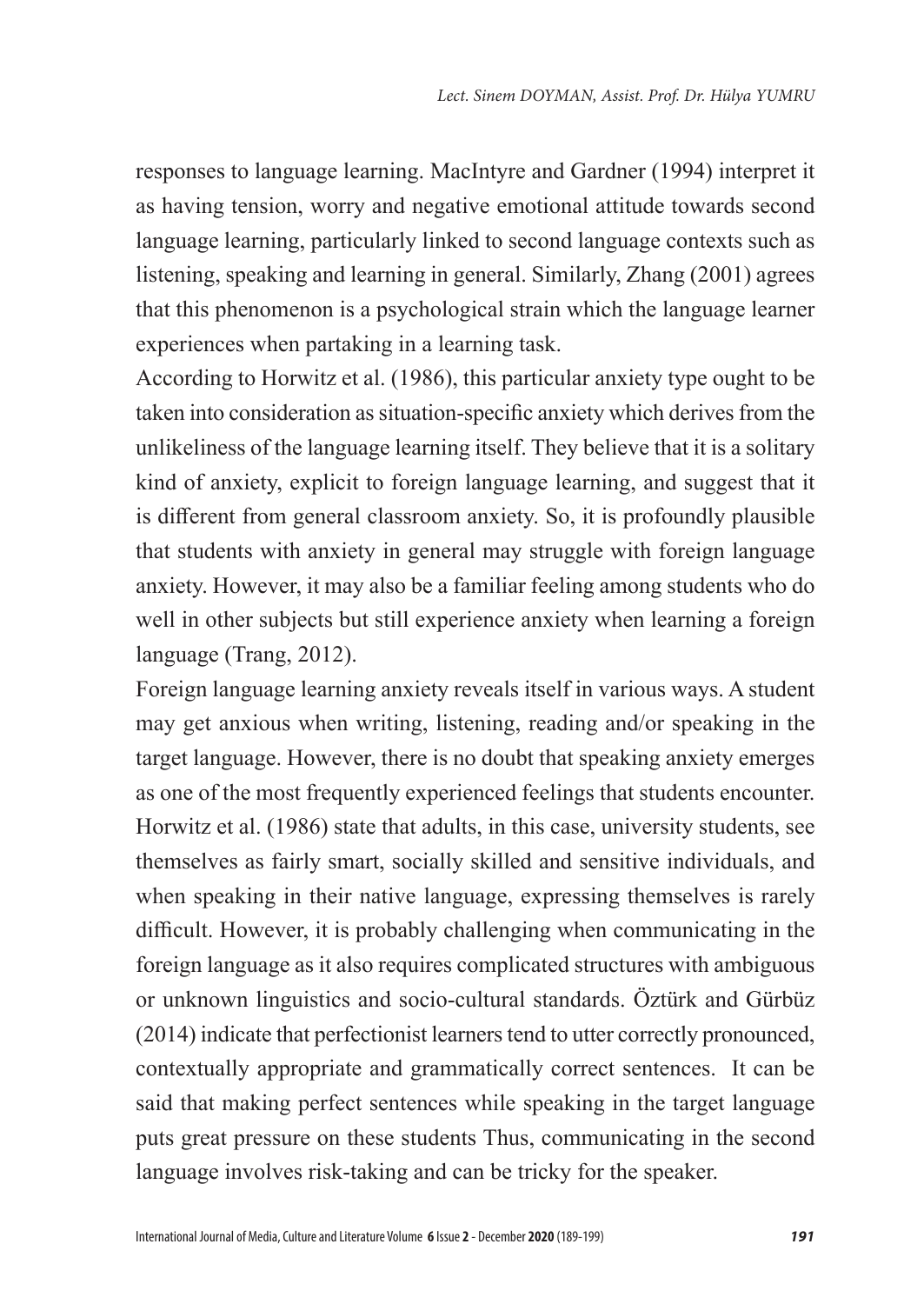The speaker might feel distressed when speaking in the foreign language not only because it is hard to express oneself, but also because it requires more productivity in a shorter period of time. Ay (2010) reports that students get more uptight when teachers expect them to speak in English without any preparation beforehand and, in particular, if students are required to talk about subjects which are unfamiliar to them. The idea of getting negative reactions from teachers may also create anxiety while speaking the target language. According to Cao (2011), when students do not get enough support, encouragement or personal attention from their teachers, they tend to be quiet in speaking classes. Tuan and Mai (2015) argue that when students have inadequate background knowledge about the topic, they get anxious and tend to speak very little or none because they cannot come up with ideas in the first place. As reported by Kayaoğlu and Sağlamel (2013), a remarkable number of participants admit that having insufficient vocabulary discourages them from speaking the target language fluently, thus creating anxiety. They also found out that grammar and pronunciation play a significant role in building up anxiety. Gregersen and Horwitz (2002) claim that anxious students have the tendency to remain seated indifferently in the classroom and refrain from the activities which might improve their language skills, they might indeed skip that class entirely. As a result, anxious students may be reluctant to take part in activities and there is little chance that they will voluntarily give answers in spoken classes (Bekleyen, 2009).

Many researchers are of the opinion that the effects of anxiety in foreign language speaking are mostly to the students' disadvantage, as it may lower the quality of oral language performance (Horwitz, 1991). Yet, there are numerous reasons why students get anxious when speaking English as a foreign language. Thus, this research aimed to find answers to the questions below:

1. What are the perceived sources that cause speaking anxiety among EFL learners in Turkish universities?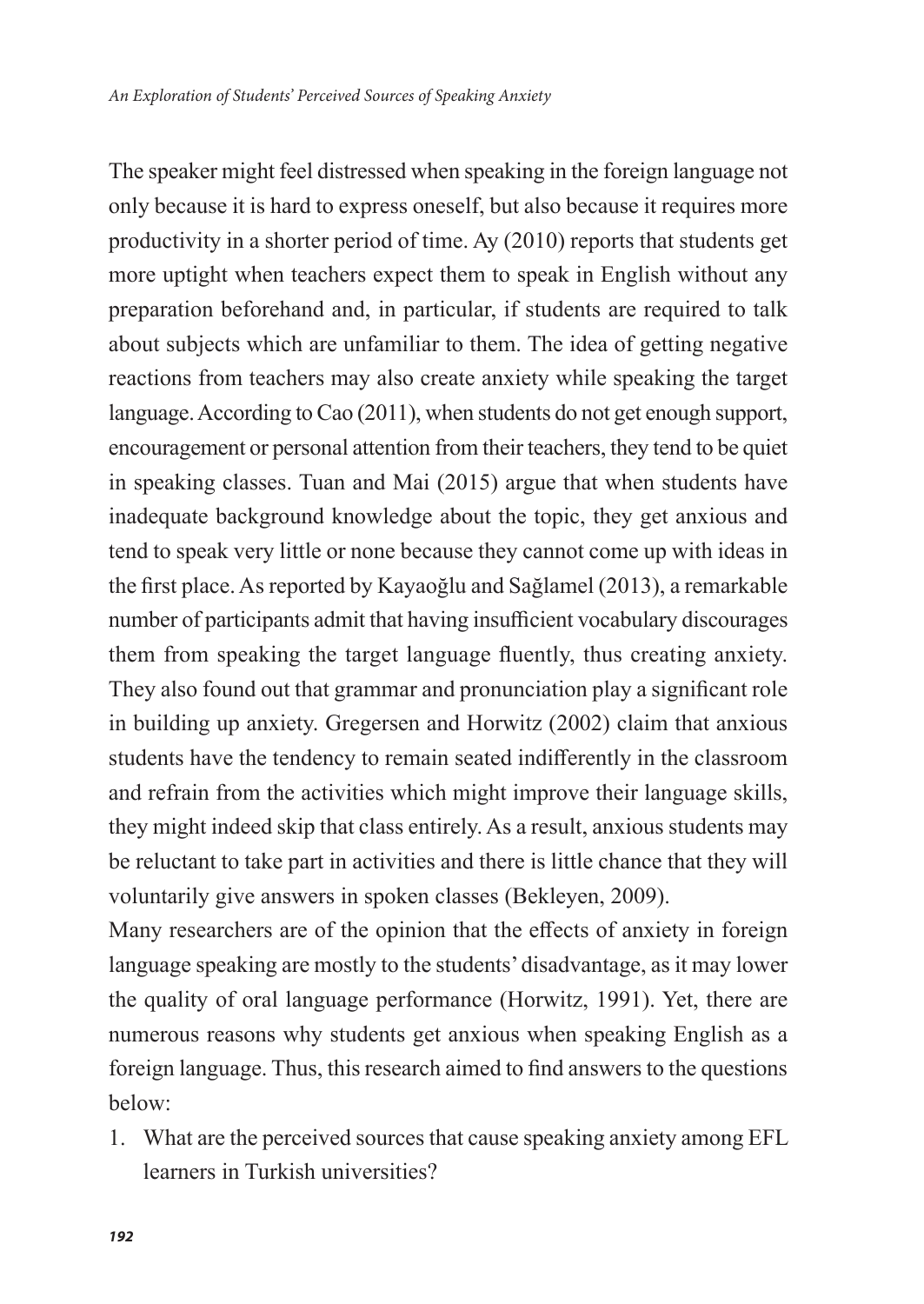2. What are the instructors' suggestions to decrease EFL learners' level of speaking anxiety?

#### **METHODOLOGY**

A mixed-method research design was used in this study. Thus, quantitative and qualitative approaches were employed to find out the answers to the research questions. This study took place at the English preparatory school of Istanbul Aydin University at the beginning of the second term of the 2019-2020 academic year in the Turkish educational context. The first group of participants was 60 Turkish and international intermediate level EFL students who were selected through convenience sampling. The students' age range was 18-23. The second group of participants was ten English language instructors with at least ten years of teaching experience.

The quantitative data was collected from the student participants by means of the Foreign Language Classroom Anxiety Scale (Horwitz, Horwitz, & Cope, 1986). FLCAS has 33 items and is an individual self-report Likert scale. The scale ranges from 5 "Strongly Agree" to 1 "Strongly Disagree. The FLCAS questionnaire is a valid and reliable tool that measures three significant aspects of anxiety, which are communication apprehension, test anxiety, and fear of negative evaluation. The qualitative data was collected from the instructors through follow-up interviews and written reflection papers. The interview questions provided to the instructor participants included the five highest anxiety inducing situations as provided by student participants which were in line with the FLCAS questionnaire (Horwitz et al., 1986). The quantitative data gathered from the FLCAS questionnaire was subjected to the statistical package for social sciences (SPSS) – Predictive Analytics Software (PASW) Statistics 18.00. The qualitative data collected through the interviews was subjected to descriptive analysis.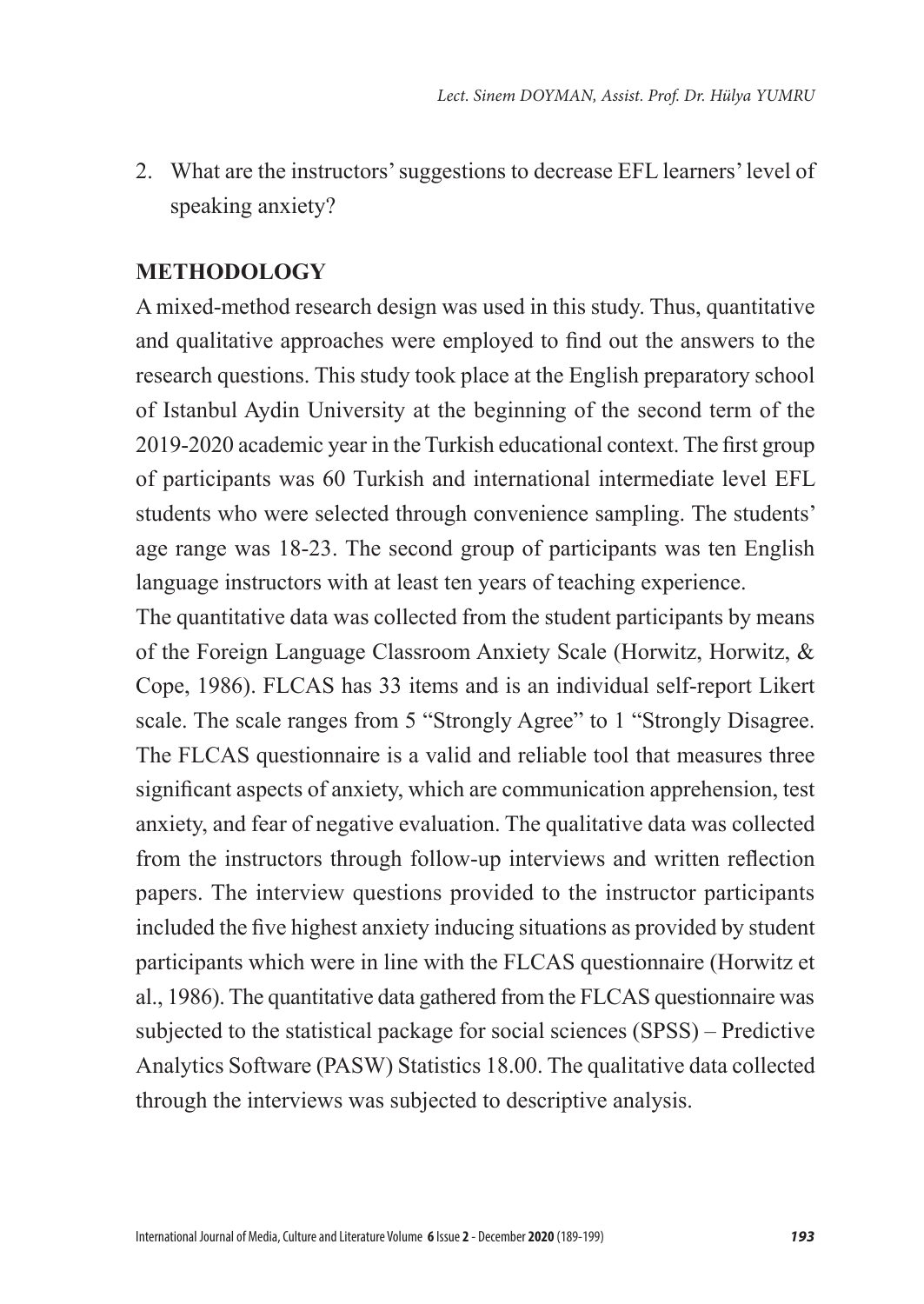#### **FINDINGS AND CONCLUSIONS**

After examining the three sub-sections of the FLCAS questionnaire, we found out that the students who participated in this research were moderately anxious in all three aspects of anxiety. The findings of this study showed parallels with other studies such as Balemir (2009), Çağatay (2015) and Saltan (2003) as these studies' participants experienced moderate level of speaking anxiety, too.

According to the results of the FLCAS questionnaire, the participants revealed that being laughed at by their classmates (24 strongly agreed, 15 agreed), volunteering answers in the classroom (22 strongly agreed, 16 agreed), comparison of language classes with other classes (20 strongly agreed, 27 agreed), being worried about getting left behind in language classes (18 strongly agreed, 21 agreed) and being corrected by their teachers for every mistake they make (17 strongly agreed, 22 agreed) are the items which increase their anxiety levels most. The highest rated anxiety inducing items determined by students along with instructors' suggestions to these items are discussed below.

The most anxiety inducing item was identified as the harsh attitudes of classmates. We see that majority of the students care about what others think and how other students react to their utterances in English. They find it stressful and unpleasant to encounter the possibility of their classmates making fun or laughing at them when they speak in English. In their studies, Balemir (2009) and Özturk and Gürbüz (2014) also found that negative thoughts, judgment and evaluation by peers increase anxiety levels of students. In the current study, all teachers agreed on the fact that it is a common problem that they encounter in their classrooms. To take this pressure away, the instructors indicate that it is a must to create a comfort zone in the classroom. To achieve this goal, language teachers are to take responsibility and let all the students in the classroom know that mistakes are natural and are a part of the learning process. Some teachers reported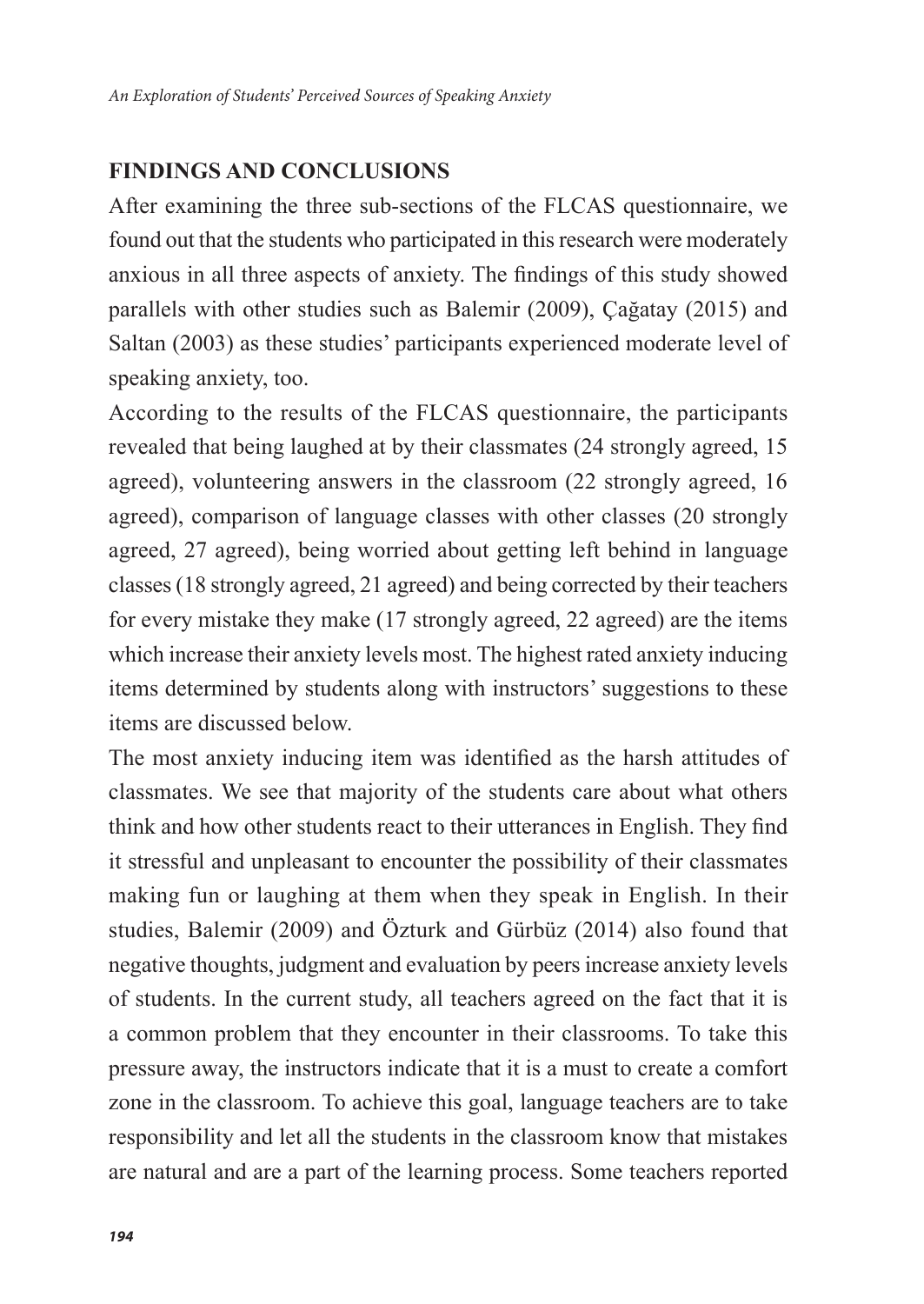giving examples of their own language learning experiences to decrease students' stress caused by their peers. Another important point put forward by almost all the instructors is the efficiency of group-work and pair-work to lower the anxiety levels of students.

Voluntarily speaking in English among others was the second main source of anxiety. We understand that students find it stressful to speak out what they have on their minds when other students are around. The studies of Koch and Terrel (1991) and Young (1990) also showed similar results. Like the first item's suggestion, the instructors primarily proposed group-work for a less anxious classroom atmosphere. They pointed out that when students talk to one another in smaller groups, they tend to get less anxious. They also indicated that they start with relatively easy questions, to make anxious students more comfortable volunteering answers, and that they offer single prompts to help volunteer students remember the words to express their thoughts better. Another solution suggested by instructors is to praise the volunteer students even if there are flaws when they are speaking in English. It should be noted that the first and the second most anxiety inducing items are relevant since they both promote the fear of harsh peer pressure.

Thirdly, it can be said that students feel more confident when they use their mother-tongue in schools. However, unlike other classes, students are expected to speak in English when learning the target language. It should also be noted that if students are not used to the communicative approach when they were taught English before, they get anxious as most teachers in English preparatory schools apply this method to teach the target language. The instructors drew attention to two important aspects. Firstly, they suggested evaluating the students' language learning process by giving less exams and/or giving exams in different forms. Secondly, they emphasized the importance of doing more productive activities and group-work. The instructors stated that practicing language skills to develop speaking skills and using various communication strategies help students decrease their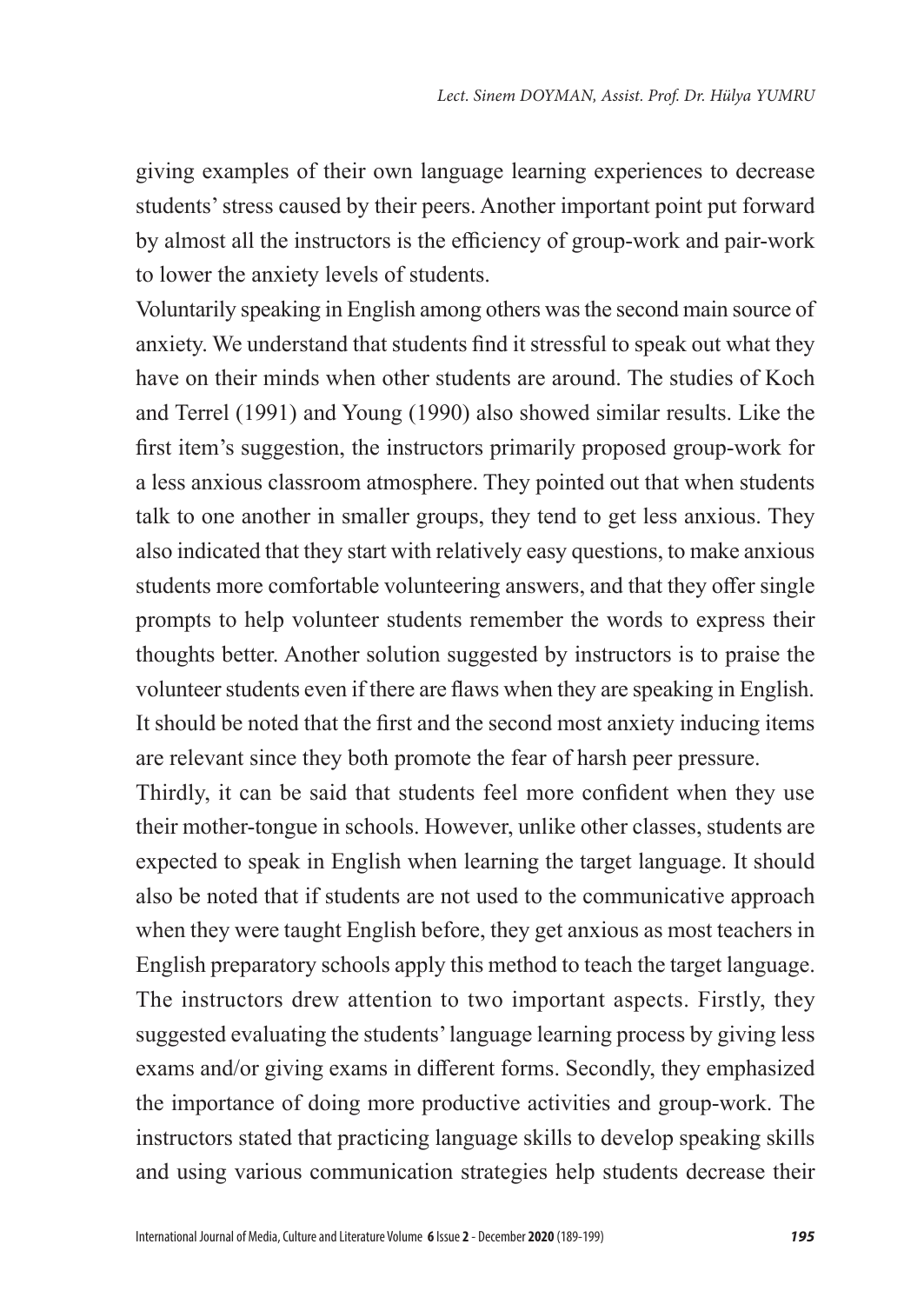anxiety levels. The latter suggestions are also made by Cohen (2010) and Çağatay (2015).

Next, we see that students get anxious about not keeping up with what is taught in the classroom as this situation may lead them feel incompetent in terms of language learning. If they miss a lesson or struggle with a subject, they might get confused, panicked or they might even feel they will lose control and become unsuccessful at learning English. Horwitz et al. (1986) report that the main source of language learners' anxiety is the incompetency in the target language. The instructors stated that when students are presented with the syllabus of the course and the objectives of the lesson at the very beginning of the lesson period, they feel more confident. Showing students everything is planned and under control may put less pressure on students who get anxious about getting left behind. The instructors also suggested that students having this kind of fear should spend more time on self-studying. Finally, the issue of correcting errors in language classrooms is important because the flow of communication may be disturbed and accordingly, the motivation and willingness of students to speak may decrease in the target language. All the interviewed instructors stated that they avoid immediate error correction if an anxious student makes a mistake while speaking. They suggested that it is better to wait until the end of the lesson to point out the main mistakes in general without mentioning the names of the students. Some indicated that they prefer not to correct every single mistake, thinking that they can gain that ability on their own. They all pointed out that it is teachers' duty to create a student-friendly and safe atmosphere in the classroom so that students can feel motivated and encouraged to speak more regardless of mistakes they make. These suggestions are also similar to the findings of Cohen (2010) and MacIntyre, Dörnyei, Clément and Noels (1998) as they emphasize how a teacher's approach towards students and students' anxiety levels are linked to one another.

As a result, it is a fact that preparatory students in universities suffer from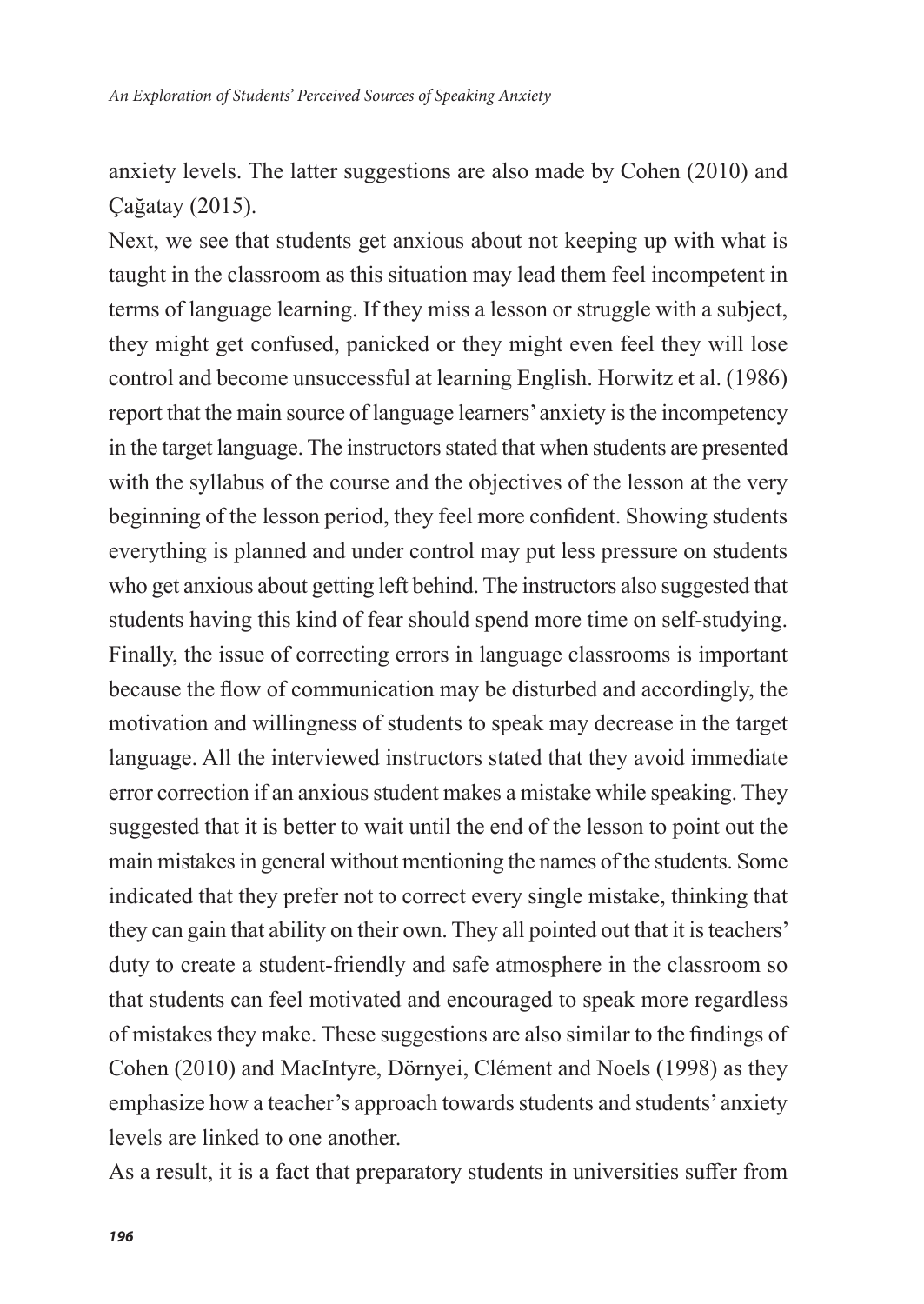foreign language speaking anxiety due to various specific situations. Diagnosing the negative sources of students' speaking anxiety gives teachers an opportunity to administer treatment for this unpleasant feeling in many constructive ways. It was found that students feel more relaxed and confident about speaking English when their classmates are mature and do not laugh at their mistakes; when they speak English in smaller groups instead of having to volunteer answers all by themselves; when they feel the same way in their language classes and other classes they have had; when they catch up everything explained in the classroom; and when they keep speaking without error correction interference. Doing this study showed that having a classroom with minimum levels of anxiety is possible.

### **REFERENCES**

Ay, S. (2010). Young adolescent students' foreign language anxiety in relation to language skills at different levels. *The Journal of International Social Research*, 3(11), 83-92.

Balemir, S. H. (2009). The Sources of Foreign Language Speaking Anxiety and the Relationship between Proficiency Level and Degree of Foreign Language Speaking Anxiety (Doctoral dissertation, Bilkent University, 2009). Bekleyen, N. (2009). Helping teachers become better English students: Causes, effects, and coping strategies for foreign language listening anxiety. *Elsevier Ltd*, 37 (20) 664–675.

Cao, Y. (2011). Investigating situational willingness to communicate within second language classrooms from an ecological perspective. *Elsevier Ltd*, 39 (20) 468e479. doi:10.1016/j.system.2011.10.016.

Cohen, A. D. (2010). Focus on the Language Learner: Styles, Strategies and Motivation. An introduction to applied linguistics, 2, 161-178.

Çağatay, S. (2015). Examining EFL students' foreign language speaking anxiety: The case at a Turkish state university. *Procedia-Social and Behavioral Sciences*, 199, 648-656.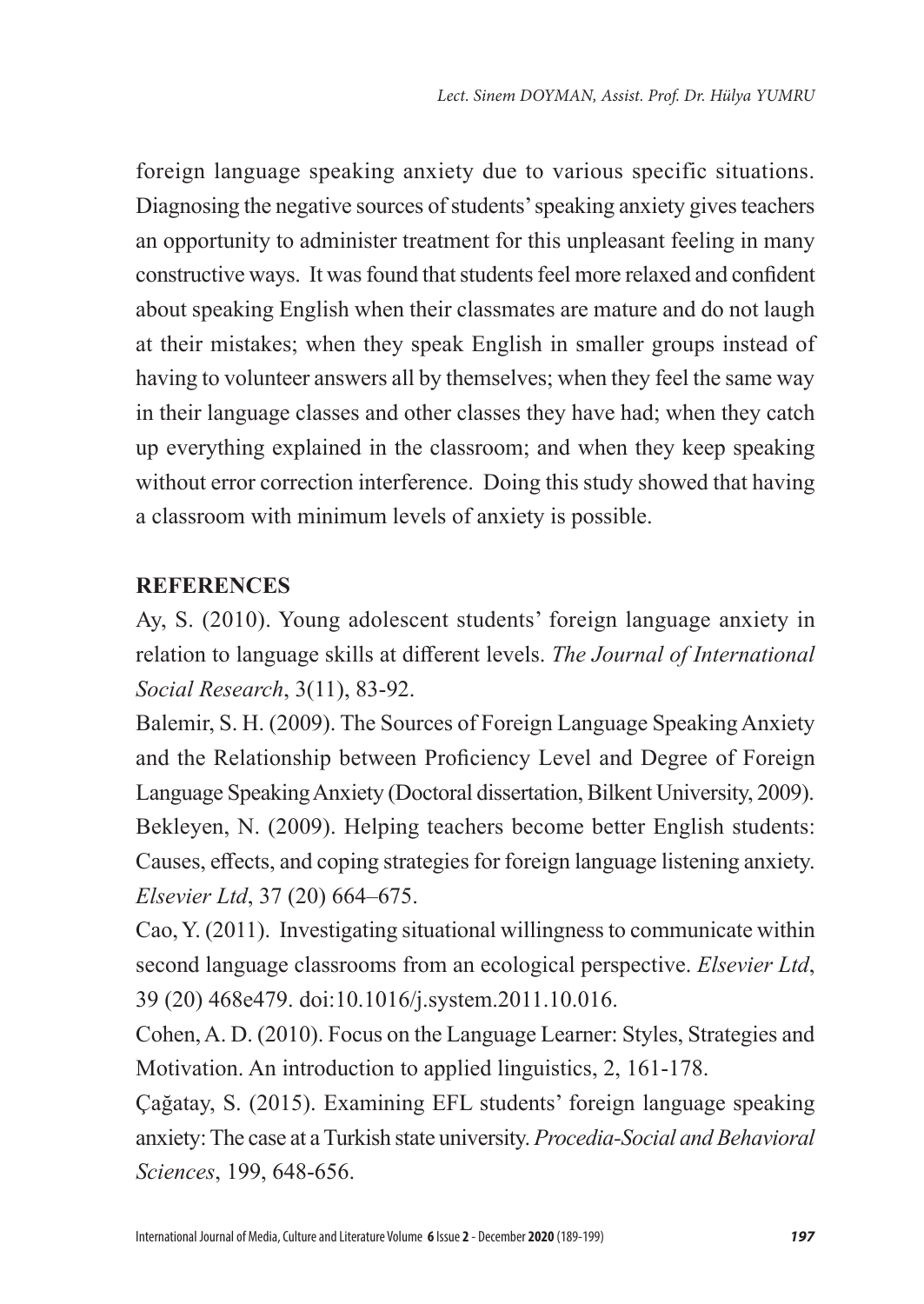Gregerson, T., & Horwitz, E. K. (2002). Language learning and perfectionism: Anxious and no anxious language learners' reactions to their own oral performance. *The Modern Language Journal*, 86(4), 562-570. doi. org/10.1111/1540-4781.00161

Horwitz, E. K., Horwitz, M. B., & Cope, A. J. (1986). Foreign language classroom anxiety. *The Modern Language Journal*.70 (2), 125-132.

Horwitz, E. K. (1991). Preliminary evidence for the reliability and validity of a foreign language anxiety scale. In E.K. Horwitz & D. J. Young (Eds.), Language anxiety: From theory and research to classroom implications. *Englewood Cliffs*, New Jersey: Prentice Hall. pp. 37-39.

Kayaoğlu, M. N., &Sağlamel, H. (2013). Students' perceptions of language anxiety in speaking classes. *Journal of History Culture and Art Research*, 2(2), 142-160.

Koch, A. S., & Terrell, T. D. (1991). Affective reactions of foreign language students to natural approach activities and teaching techniques. In E. K. Horwitz & D. J. Young (Eds.), Language anxiety: From theory and research to classroom implications (pp. 109-126). *Englewood Cliffs*, NJ: Prentice-Hall. MacIntyre, P. D., & Gardner, R. C. (1994). 'The subtle effects of language anxiety on cognitive processing in the second language'. *Language Learning*, 44, 283-305.

MacIntyre, P., Dörnyei, Z., Clément, R., & Noels, K. (1998). Conceptualizing Willingness to Communicate in a L2: A situational model of L2 confidence and affiliation. *The Modern Language Journal*, 82(4), 545-562. doi:10.2307/330224 Öztürk, G., & Gürbüz, N. (2014). Speaking anxiety among Turkish EFL learners: The case at a state university. *Journal of Language and Linguistic Studies*, 10(1), 1-17.

Saltan, F. (2003). EFL speaking anxiety: How do students and teachers perceive it? Unpublished Master's Thesis, METU, Ankara.

Tuan, N. H., & Mai, T. N. (2015). Factors affecting students' speaking performance at Le Thanh Hien High School. *Asian Journal of Educational*